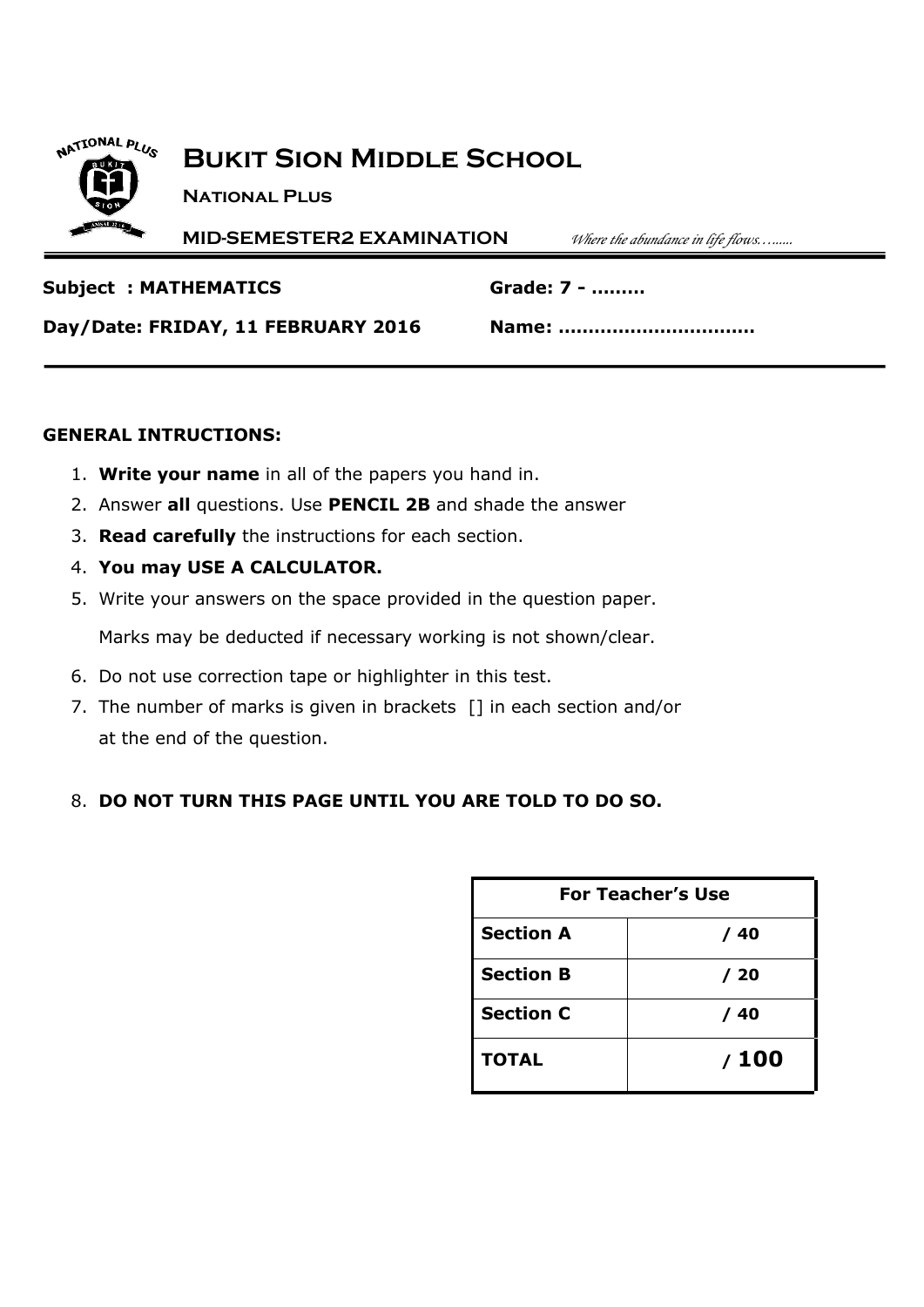# **SECTION A: CONCEPTS [40 MARKS]**

## **I. MULTIPLE CHOICE [1 marks each]**

|                                                                     | 1. In the room, there are 9 boys and 12 girls. The ratio of girls to boys is:                                                                   |                 |                                                                                                               |
|---------------------------------------------------------------------|-------------------------------------------------------------------------------------------------------------------------------------------------|-----------------|---------------------------------------------------------------------------------------------------------------|
| (A) $9$ to 12                                                       | ( <b>B</b> ) 12 to 21                                                                                                                           | $(C)$ 4 : 3     | (D) 21:9                                                                                                      |
|                                                                     | 2. If $a : b = 2 : 3$ and $b : c = 4 : 3$ , then the ratio $a : b : c$ is:                                                                      |                 |                                                                                                               |
|                                                                     | (A) $8:12:9$ (B) $2:3:8$ (C) $2:3:9$                                                                                                            |                 | (D) $2:3:12$                                                                                                  |
|                                                                     | 3. If $x : y = 1 : 3$ , then the value of $(7x+3y) : (2x+y)$ is:                                                                                |                 |                                                                                                               |
| (A) $14:5$                                                          | (B) $15:5$ (C) $16:5$                                                                                                                           |                 | (D) $17:5$                                                                                                    |
| 4. If $2: 9=x:18$ , what is the value of x?                         |                                                                                                                                                 |                 |                                                                                                               |
| $(A)$ 2                                                             | $(B)$ 3                                                                                                                                         | $(C)$ 4         | $(D)$ 6                                                                                                       |
| 5. What is the value of <i>m</i> in $\frac{4}{m-8} = \frac{8}{2}$ ? |                                                                                                                                                 |                 |                                                                                                               |
| $(A)$ 10                                                            | $(B)$ 6                                                                                                                                         | $(C)$ 2         | $(D)$ 9                                                                                                       |
|                                                                     | 6. In a college, the ratio of the number of boys to girls is $8:5$ .<br>If there are 200 girls, the total number of students in the college is: |                 |                                                                                                               |
| $(A)$ 420                                                           | (B) 520                                                                                                                                         | (C) 620         | $(D)$ 720                                                                                                     |
|                                                                     | in the ratio $5:6:7:9$ respectively. How much did Candice receive?                                                                              |                 | 7. A man left a legacy of \$9450 to be divided among his four daughters, Alice, Beatrice, Candice and Denice, |
| $(A)$ \$1750                                                        | $(B)$ \$2100                                                                                                                                    | $(C)$ \$2450    | $(D)$ \$3150                                                                                                  |
|                                                                     | make the ratio of milk to water become 1 : 2?                                                                                                   |                 | 8. In a mixture 60 litres, the ratio of milk and water 2 : 1. How much water must be added to the mixture to  |
| $(A)$ 20 litres                                                     | $(B)$ 30 litres                                                                                                                                 | $(C)$ 50 litres | $(D)$ 60 litres                                                                                               |
|                                                                     | 9. What is the ratio of 4km to 600 meters in lowest terms?                                                                                      |                 |                                                                                                               |
| (A) 1 : 150                                                         | <b>(B)</b> 20 : 3                                                                                                                               | (C) $3:20$      | (D) $2:3$                                                                                                     |
| represented by a length of 9.2 cm.                                  |                                                                                                                                                 |                 | 10. The scale of a building plan is 1 cm to 50 cm. Find the actual length of one of the bedroom if it is      |

**(A)** 46 m **(B)** 460 cm **(C)** 46 cm **(D)** 460 m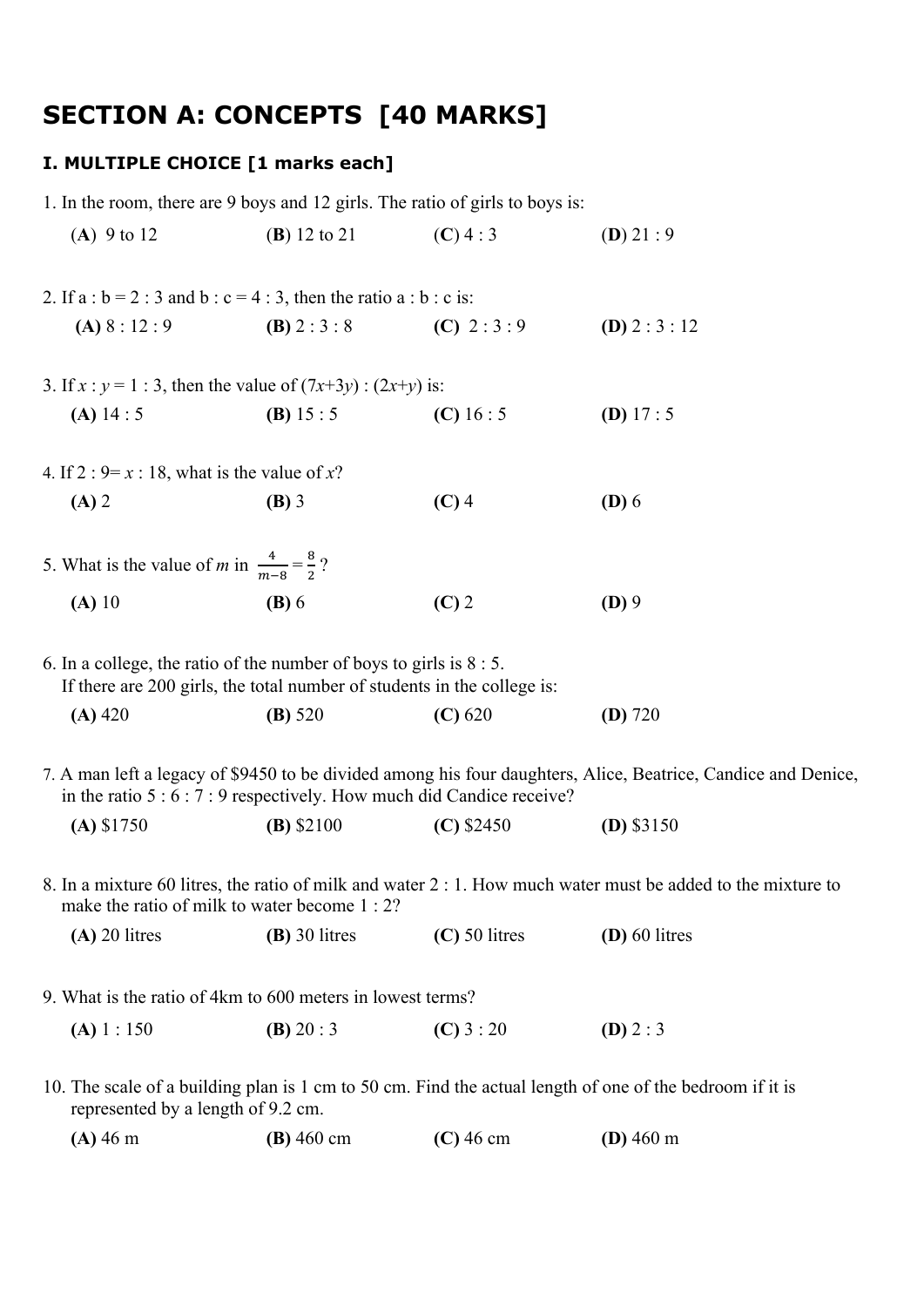11. A man works for 6 days and is paid \$153. How much would he be paid for working 9 days at the same rate?

| (A) \$102 | (B) $$229.50$ | $(C)$ \$255 | $(D)$ \$250 |
|-----------|---------------|-------------|-------------|
|-----------|---------------|-------------|-------------|

12. A cyclist was travelling at 20 km/h for 3 hours for the first part of the journey and at 30 km/h for 5 hours for the remaining part. What was the average speed of the cyclist?

**(A)** 26.25 km/h **(B)** 25 km/h **(C)** 27 km/h **(D)** 25.26 km/h

13. A car is travelling at a speed of 25 metres per second. Express its speed in kilometres per hour.

**(A)** 90 km/h **(B)** 9 km/h **(C)** 900 km/h **(D)** 0.9 km/h

14. *F* varies directly as the square of the speed, *v*. When  $v = 40$ ,  $F = 25$ . Which of the following is the equation that relates *F* and *v* ?

- $(A)$   $F = 64v^2$ &  $\frac{1}{64}v^2$  **(C)**  $F = \frac{1}{32}$ 32 **(D)**  $F = 32v$
- 15. The wavelength, *w*, of a radio signal is inversely proportional to its frequency, *f*. When  $f = 200$ ,  $w = 1500$ . What is the value of *f* when  $w = 600$ ?
	- **(A)** 500 **(B)** 50 **(C)** 600 **(D)** 60
- 16. If it takes 3 days for 10 workers to finish building one house, how many days will it take 15 workers to finish building 4 houses?

**(A)** 6 **(B)** 10 **(C)** 8 **(D)** 12

- 17. What is  $\frac{1}{x}$  written as a percent? **(A)** 20 % **(B)** 45 % **(C)** 40 % **(D)** 80 % 5 4
- 18. If 10% of a number is 7, what is 80% of the number?
	- **(A)** 70 **(B)** 56 **(C)** 5600 **(D)** 0.7
- 19. Three candidates contested an election and received 1136, 7636 and 11628 votes respectively. What percentage of the total votes did the winning candidate get?
	- **(A)** 55% **(B)** 56% **(C)** 57% **(D)** 58%
- 20. The population of a town increased from 1,750,000 to 2,625,000 in a decade. The average percent increase of population per year is:
	- **(A)** 4.37% **(B)** 5% **(C)** 6% **(D)** 8.75%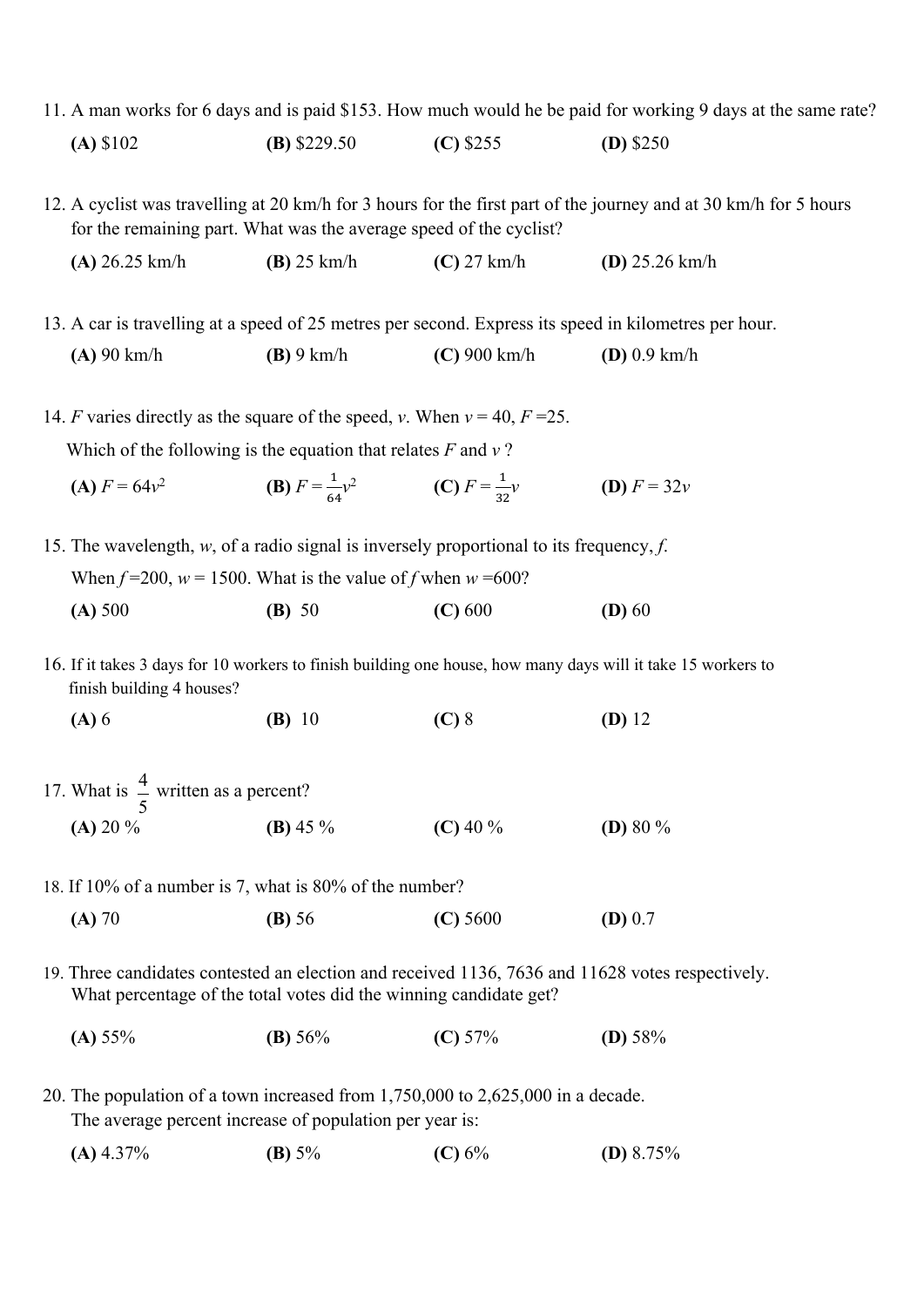| $(A)$ \$4900                              | $(B)$ \$1400                                                                                                                                              | $(C)$ \$2100           | $(D)$ \$2500                                                                                                 |
|-------------------------------------------|-----------------------------------------------------------------------------------------------------------------------------------------------------------|------------------------|--------------------------------------------------------------------------------------------------------------|
|                                           | 22. A baby was born with a mass of 3.6 kg. After 3 months, this mass had increased to 6 kg.<br>Calculate the percentage increase in the mass of the baby. |                        |                                                                                                              |
| $(A)$ 37.5%                               | (B) $60\%$                                                                                                                                                | (C) 66 $\frac{2}{3}$ % | (D) 166 $\frac{2}{3}$ %                                                                                      |
|                                           | 23. A fruit seller had some apples. He sells 40% apples and still has 420 apples.<br>How many apples did the fruit seller have originally?                |                        |                                                                                                              |
| (A) 588                                   | (B) 600                                                                                                                                                   | (C) 672                | (D) 700                                                                                                      |
|                                           | 24. In a test Ahmed answered 92% of the questions correctly.<br>If he answered 23 questions correctly, how many questions did he answered wrongly?        |                        |                                                                                                              |
| (A)2                                      | $(B)$ 3                                                                                                                                                   | $(C)$ 25               | $(D)$ 21                                                                                                     |
|                                           | 25. George bought a car at \$5000 and sold it at \$5500. What profit, in percent, did he make?                                                            |                        |                                                                                                              |
| (A) 500%                                  | (B) $10\%$                                                                                                                                                | (C) $5\%$              | (D) $5000\%$                                                                                                 |
|                                           | 26. A sofa is purchased at \$5000 and sold at \$4000, find the percentage loss.                                                                           |                        |                                                                                                              |
| (A) $10\%$                                | (B) $20%$                                                                                                                                                 | (C) $25%$              | (D) $28%$                                                                                                    |
|                                           | production of a table if the retail price was \$1265.                                                                                                     |                        | 27. If the manufacturer gains 10 %, the wholesale dealer 15 % and the retailer 25 %, then find the cost of   |
| $(A)$ \$750                               | $(B)$ \$800                                                                                                                                               | $(C)$ \$850            | $(D)$ \$950                                                                                                  |
| Calculate the original price of the bike. | 28. Mark pays \$159.10 for a mountain bike on sale. The original price had been reduced by 14%.                                                           |                        |                                                                                                              |
| $(A)$ \$185                               | $(B)$ \$136.83                                                                                                                                            | $(C)$ \$181.37         | $(D)$ \$140                                                                                                  |
|                                           |                                                                                                                                                           |                        | 29. The original price of a toy was \$15. If the price is reduced by 20%, what is the new price of the toy?  |
| (A) \$12                                  | (B) \$17                                                                                                                                                  | $(C)$ \$5              | (D) $$14.80$                                                                                                 |
|                                           | The number of student tickets sold was 400 more than the number of adult tickets sold.                                                                    |                        | 30. Each year a company organizes a concert. In a concert held recently, there were 2100 adult tickets sold. |

21. Chris saves \$3500 this year. This is 40% more than he saved last year. Calculate how much he saved last year?

Each adult ticket costs \$26 while each student ticket costs \$14.

If the company has to pay 8% sales tax on all the tickets sold, how much sales tax must be paid?

**(A)**\$7618 **(B)** \$7186 **(C)** \$7816 **(D)** \$7168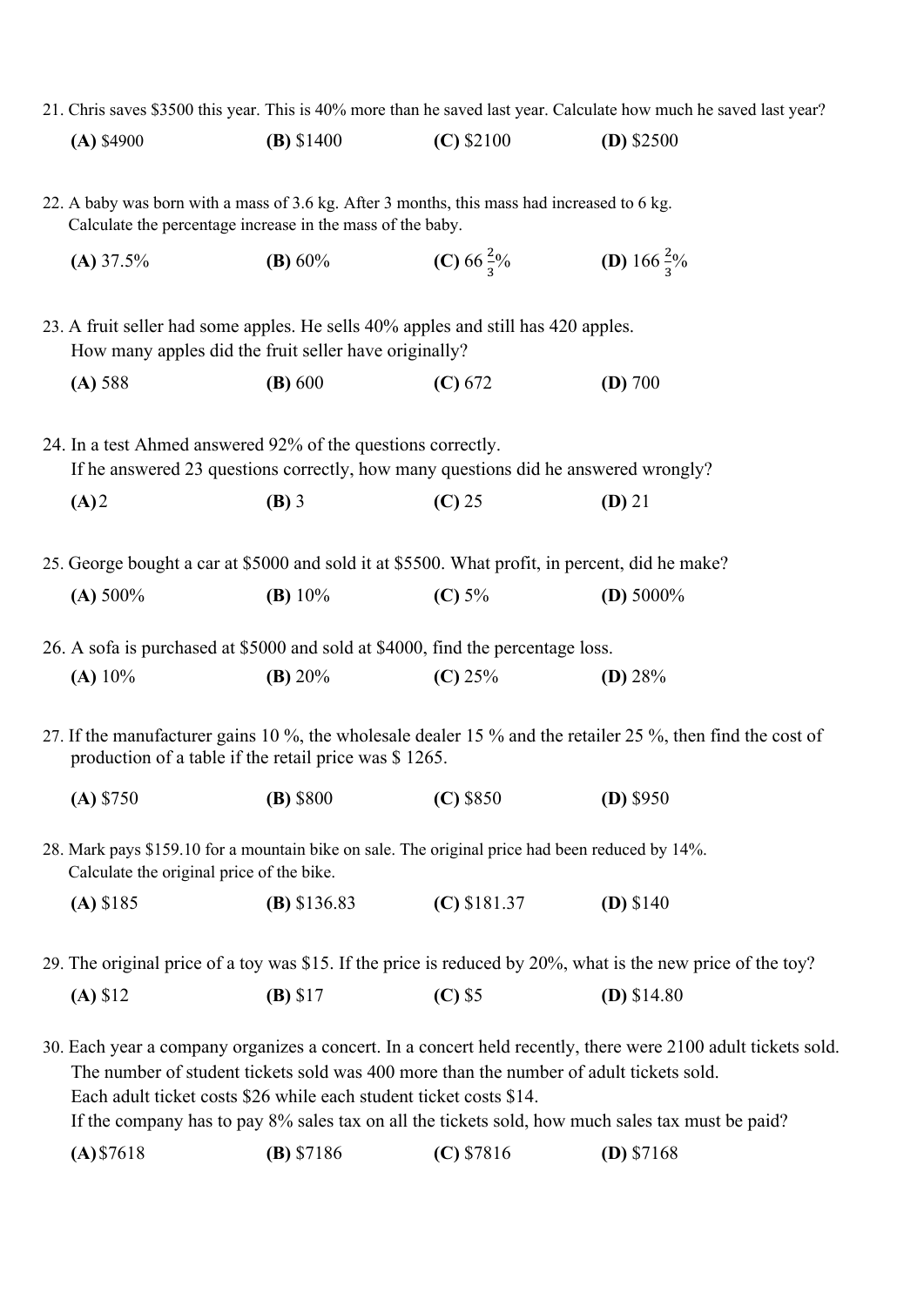| 31. A worker is paid a rate of \$50 per weekday and \$75 per day on weekends.<br>What is his total pay for working 10 weekdays and 4 days on the weekends? |                    |                     |                                                                                                               |
|------------------------------------------------------------------------------------------------------------------------------------------------------------|--------------------|---------------------|---------------------------------------------------------------------------------------------------------------|
| $(A)$ \$950                                                                                                                                                | $(B)$ \$800        | $(C)$ \$1000        | (D) $$750$                                                                                                    |
| respectively, find the total amount of commissions on the two cars.                                                                                        |                    |                     | 32. A salesman sold two cars priced at \$40000 and \$65000. If he received commissions of 5% and 7%           |
| (A) \$6650                                                                                                                                                 | $(B)$ \$5660       | $(C)$ \$6550        | (D) $$6560$                                                                                                   |
| If the purchase is subject to 7% GST, how much will Ramon pay for the said television set?                                                                 |                    |                     | 33. A television set on sale was marked \$1600. A 15% discount was given on the marked price of the set.      |
| $(A)$ \$1455.20                                                                                                                                            | $(B)$ \$1264.80    | $(C)$ \$1544.20     | (D) $$1452.80$                                                                                                |
| 34. The price of a T-shirt was \$20. It was first increased by 20%.                                                                                        |                    |                     | They did not sell well the shop owner decreased the price by 20%. What is the new price of the T-shirt?       |
| $(A)$ \$20                                                                                                                                                 | $(B)$ \$22         | $(C)$ \$21          | (D) $$19.20$                                                                                                  |
| 35. Celia invests \$800 for 5 months at 3% simple interest per year. Calculate the interest she receives.                                                  |                    |                     |                                                                                                               |
| (A) \$24                                                                                                                                                   | (B) \$120          | $(C)$ \$20          | $(D)$ \$10                                                                                                    |
| 36. Alberto invested his \$9000 for 2 years and had a final amount of \$9900 in the end.<br>At what rate was the amount invested?                          |                    |                     |                                                                                                               |
| (A) 5%                                                                                                                                                     | (B) $10\%$         | (C) 9%              | (D) $6\%$                                                                                                     |
| If the pays \$240 as downpayment, what is the cash price of the laptop?                                                                                    |                    |                     | 37. Marlissa buys a laptop on hire purchase which requires her to pay a downpayment of 20% of its cash price. |
| $(A)$ \$1200                                                                                                                                               | $(B)$ \$1000       | $(C)$ \$3000        | $(D)$ \$800                                                                                                   |
| months. How much does Fatima pay altogether?                                                                                                               |                    |                     | 38. Fatima buys a bike priced at \$120. She pays 60% of the price in cash and then pays \$10 per month for 6  |
| $(A)$ 192                                                                                                                                                  | (B) 120            | $(C)$ \$108         | $(D)$ \$132                                                                                                   |
| 39. Which fraction is equivalent to 16%?                                                                                                                   |                    |                     |                                                                                                               |
| (A) $\frac{16}{25}$                                                                                                                                        | (B) $\frac{4}{25}$ | (C) $\frac{25}{16}$ | (D) $\frac{16}{1}$                                                                                            |
| 40. Which of the following is the greatest?                                                                                                                |                    |                     |                                                                                                               |
| (A) $90\%$ of 10                                                                                                                                           | $(B)$ 6% of 1000   | (C) $5\%$ of 1400   | (D) $3\%$ of 2500                                                                                             |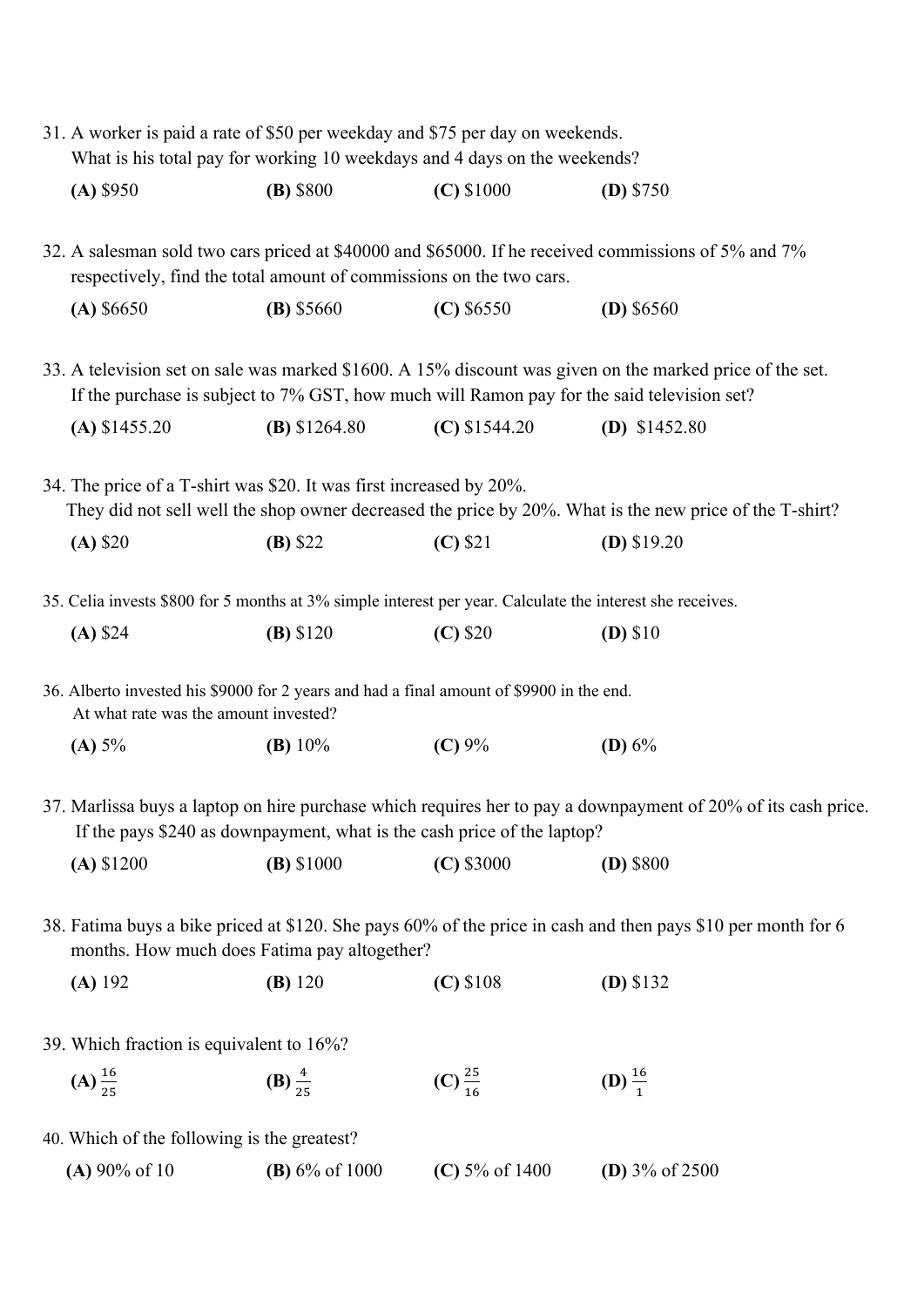# **SECTION B: CALCULATION [20 MARKS]**

Complete the following tables. Working is not necessary.

#### 1. Fraction – Percent – Decimal

| Fraction | Percent | Decimal |
|----------|---------|---------|
|          | 0.05    | 5%      |
| 150 %    |         |         |
|          |         |         |

#### 2. Profit-Loss

| <b>Cost Price</b> | Percentage of<br>Loss/Profit | Loss/Profit   | <b>Selling Price</b> |
|-------------------|------------------------------|---------------|----------------------|
| \$2500            |                              | $$400$ profit |                      |
|                   |                              | $$180$ loss   | \$1020               |
|                   | 25% Profit                   |               | \$750                |

#### 3. Commission

| <b>Total Sales</b> | Rate of<br>Commission | Amount of<br>Commission |
|--------------------|-----------------------|-------------------------|
| \$80 000           | $12\%$                |                         |
|                    | $8\%$                 | \$10 000                |
| \$45 600           |                       | \$1140                  |

### 4. Simple Interest

| Principal | Rate of Simple<br>Interest | Time    | Interest | <b>Total Amount</b> |
|-----------|----------------------------|---------|----------|---------------------|
| \$5000    | 6%                         | 3 years |          |                     |
| \$8400    | 3%                         |         | \$147    |                     |
|           |                            | 5 years | \$80     | \$880               |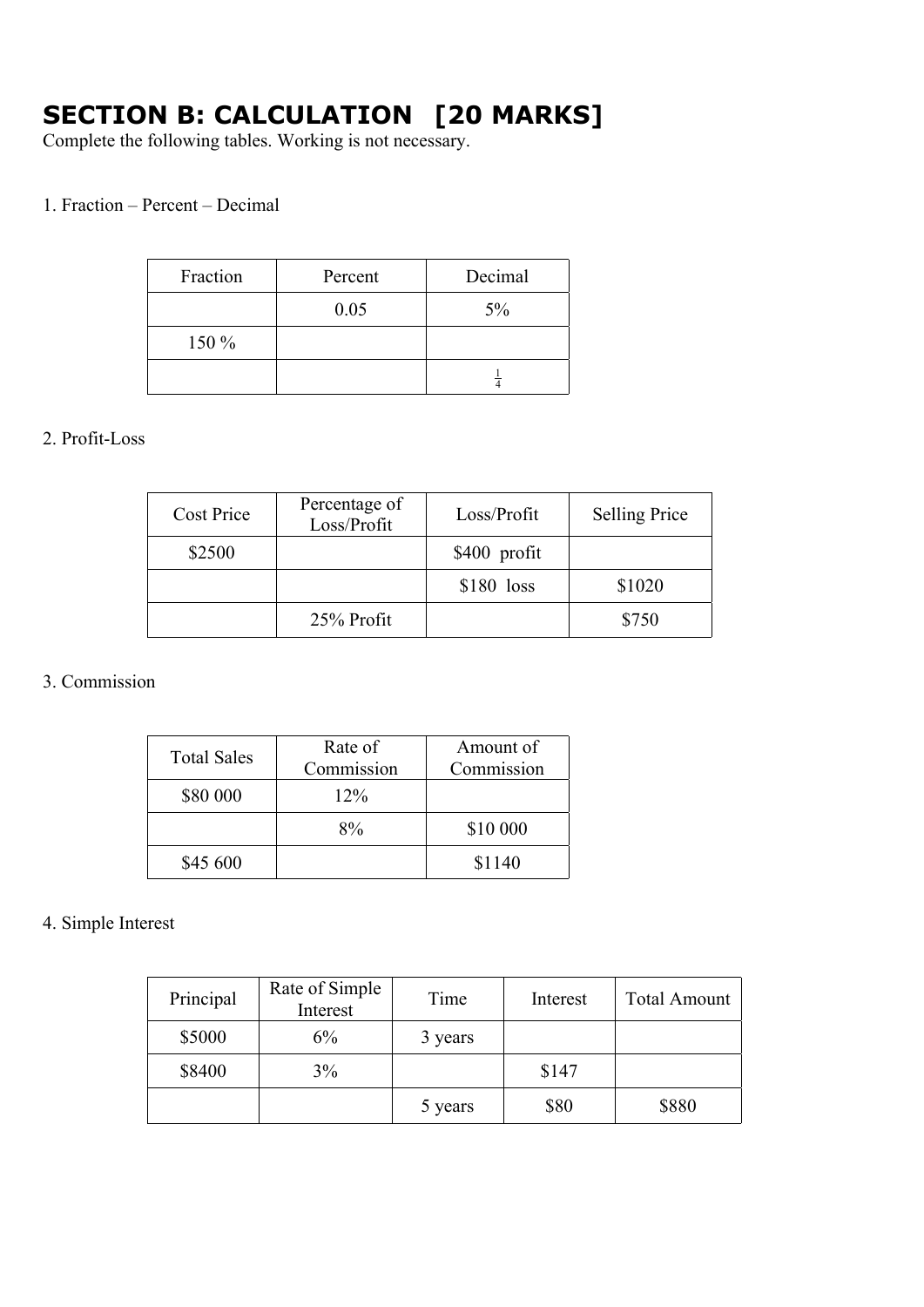# **SECTION C: WORD PROBLEMS [40 MARKS]**

#### **Read each problem below and solve on the space provided. Show** *ALL* **working as clearly and neatly as possible. Marks may be deducted if necessary working is not shown.**

1. A man spends 10% of his monthly income on rent, 15% on food, 12% on clothes, 8% on income tax, 21% on other expenses and saves the rest. Given that he saves \$1 292 a month, find his monthly income. [3]

2. Peter leaves his home at 06 40 and travels in his car at an average speed of 64 km per hour to his destination 240 km away.

| (i) At what time does he arrive at his destination?                        |  |
|----------------------------------------------------------------------------|--|
| (ii) On the return journey he leaves at 14 37 and reaches home at 7:25 pm. |  |
| Calculate for the return journey the time taken and the average speed.     |  |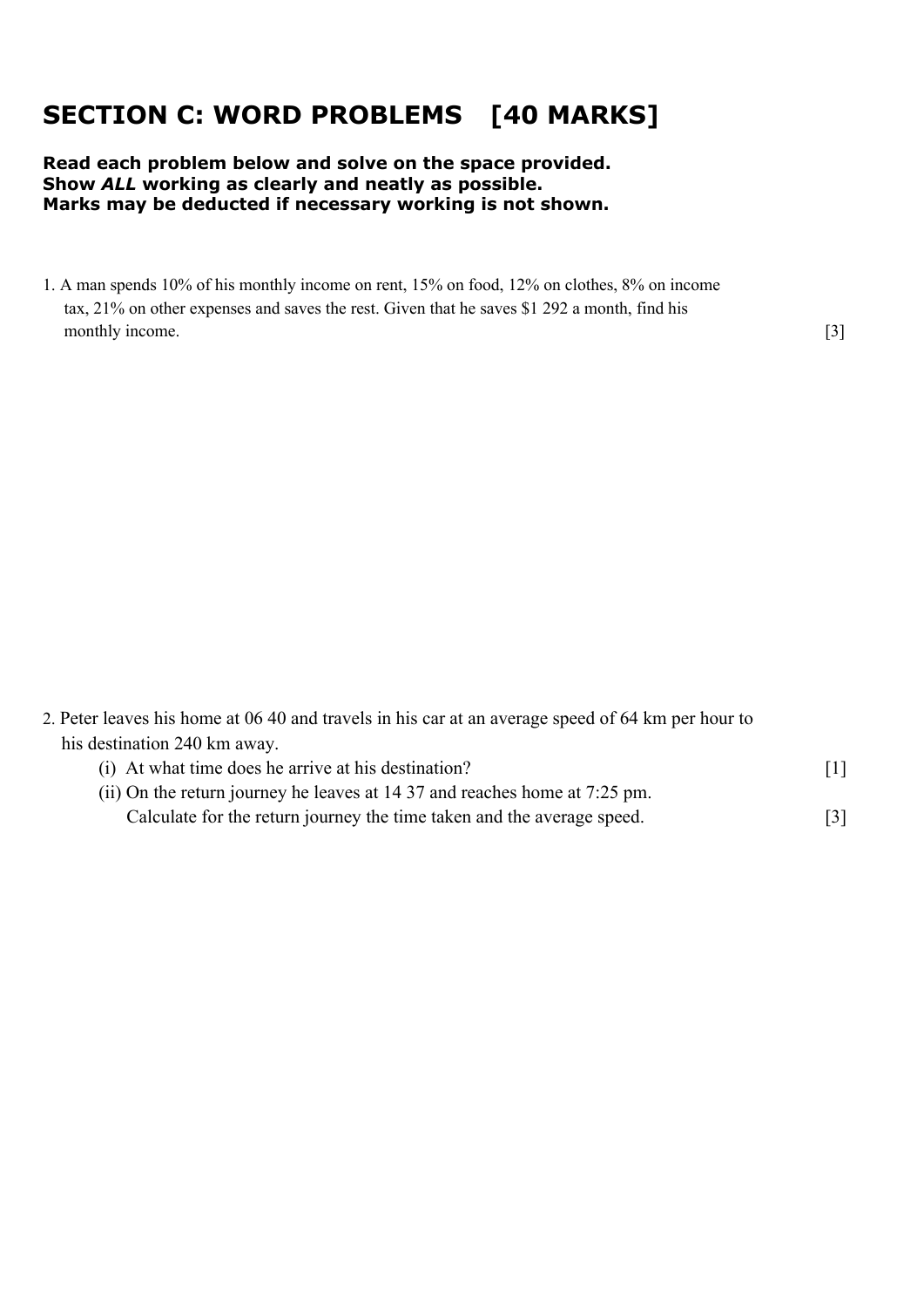3. A door-to-door salesman of electrical goods is employed with a guaranteed salary of \$960 per month. A bonus of 12% of sales is also paid if sales for the month exceed \$5000. He will also get an additional bonus of 5% for any sales above \$15 000.

Find the income received in a month when \$20 455 worth of goods is sold. [4]

4. Kalig invested \$10 800 and \$15 000 into two banks that earn 5% and 6% respectively.

| (a) Find the total interests of his two investments after 3 years. |  |
|--------------------------------------------------------------------|--|
| (b) Compute for his final amount.                                  |  |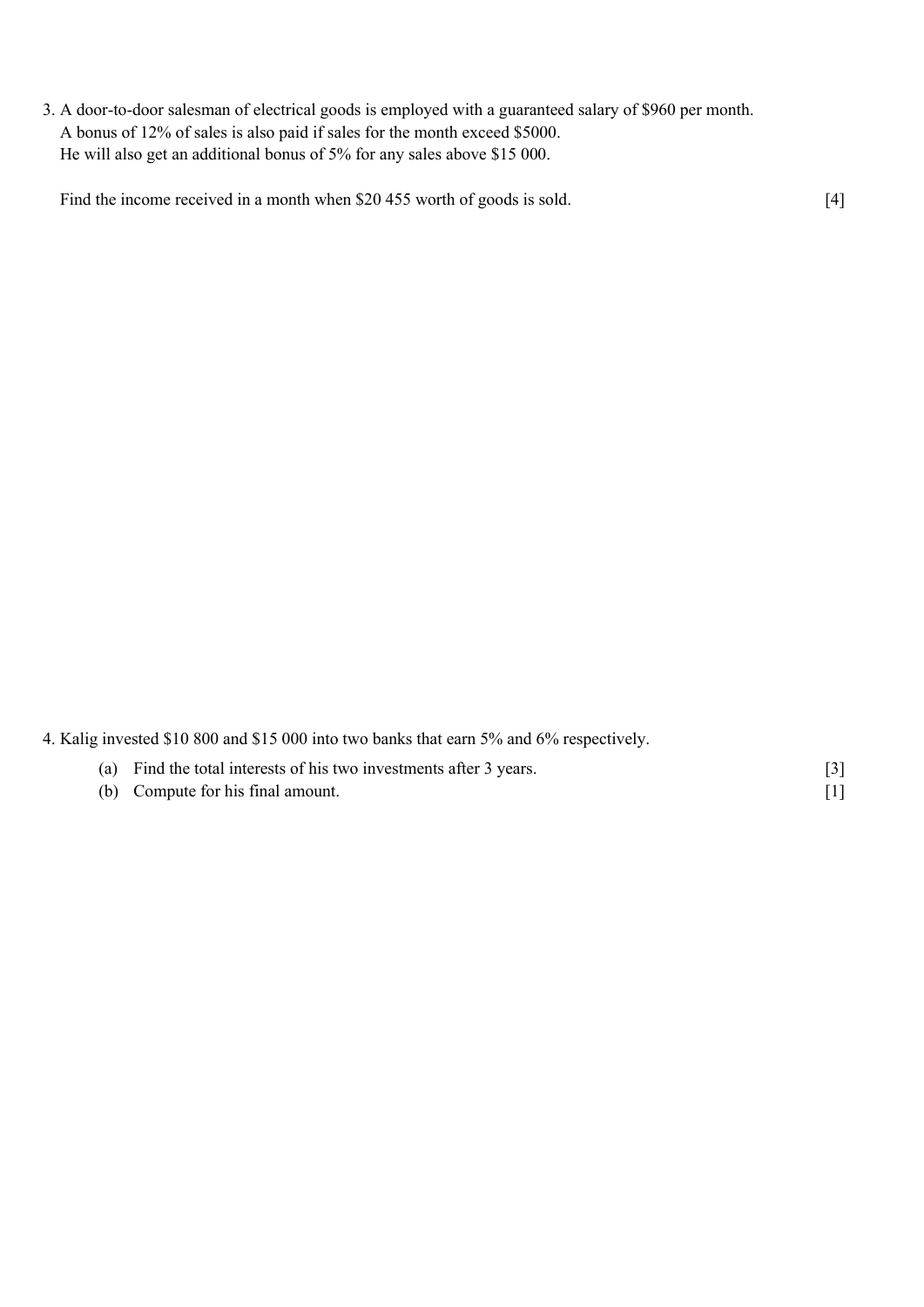#### 5. Ben had an income of \$100 000 in 2014.

 He is married, has 4 children one of whom has disability, has a wife who doesn't work and a parent to support. He contributed a total of \$15000 worth of provident funds and donated \$5000 to an orphanage. Using the amount per relief provided below:

| Personal relief: \$4000<br>Wife relief:<br>\$5000<br>Parent relief: \$3000 | Child relief:<br>\$3000<br>Child relief with disability: \$3500 |  |
|----------------------------------------------------------------------------|-----------------------------------------------------------------|--|
| (a) Calculate his total reliefs.                                           |                                                                 |  |

(b) His income tax is computed as described below. no tax on the first \$10 000 of his taxable income. 10% tax on the next \$10 000 of his taxable income 25% tax on the rest of his taxable income.

Calculate the total income that he has to pay for the year 2014. [5]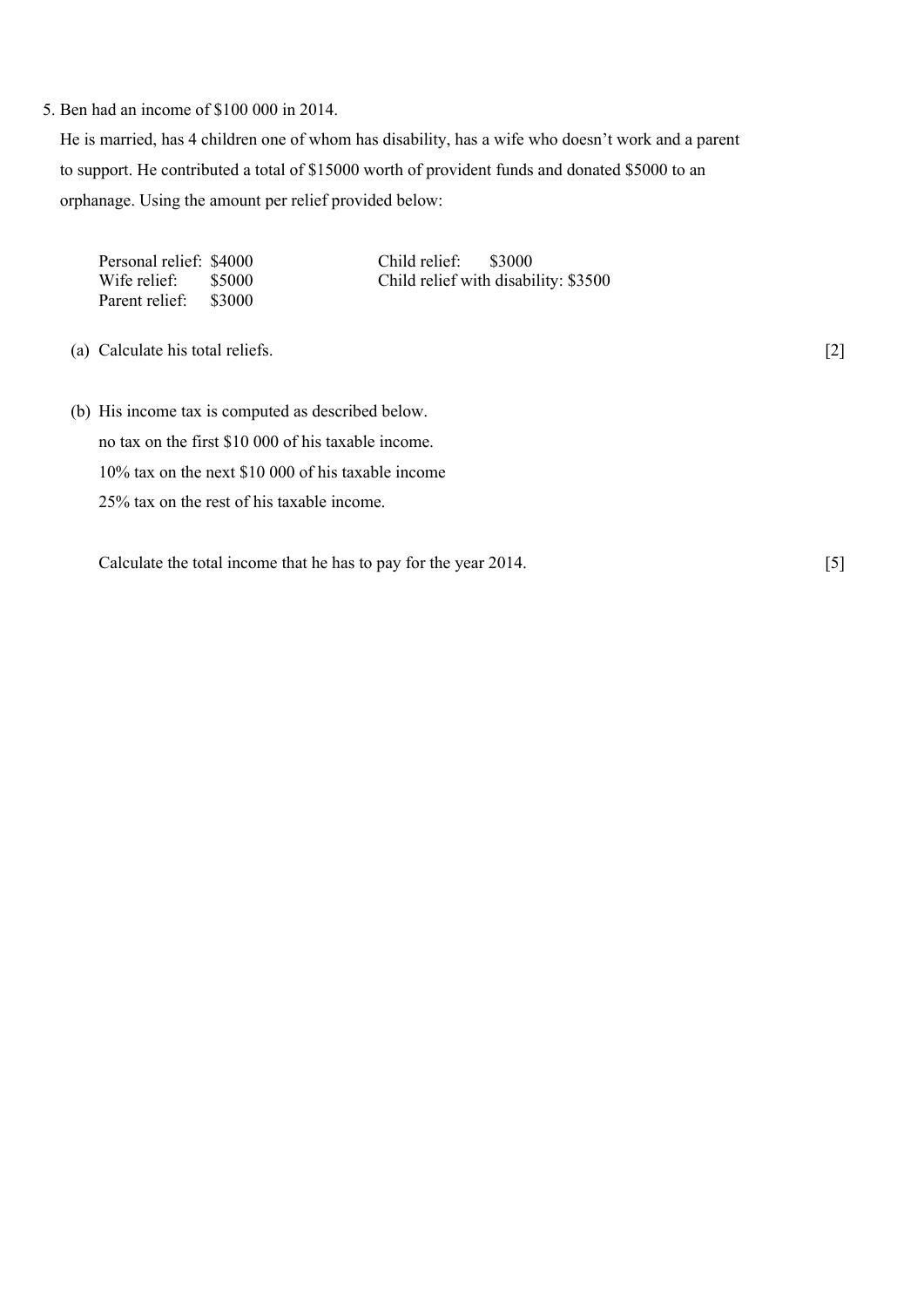| 6. The list price of a car is \$98 800.                                                                                                                                           |     |
|-----------------------------------------------------------------------------------------------------------------------------------------------------------------------------------|-----|
| (a) If a discount of 12% is given for cash payment, find the cash price of the car.                                                                                               | [1] |
| (b) Jack chooses to buy by hire purchase over 12 months.<br>He is given a discount of 10%. He must pay a 30% downpayment.<br>The balance will be charged with 5% simple interest. |     |
| Calculate his monthly instalment.                                                                                                                                                 |     |

- 7. A travelling salesman receives a basic salary of \$800 a month and a commission equal to 4% of the value of goods sold plus a car allowance of 60¢ per km.
	- (a) Find his income for a particular month when he sells goods worth \$13 500 and travels 800 km. [2]
	- (b) The next month, he travels 996 km and receives a total income of \$1970. Find the amount of sales that he made. [3]